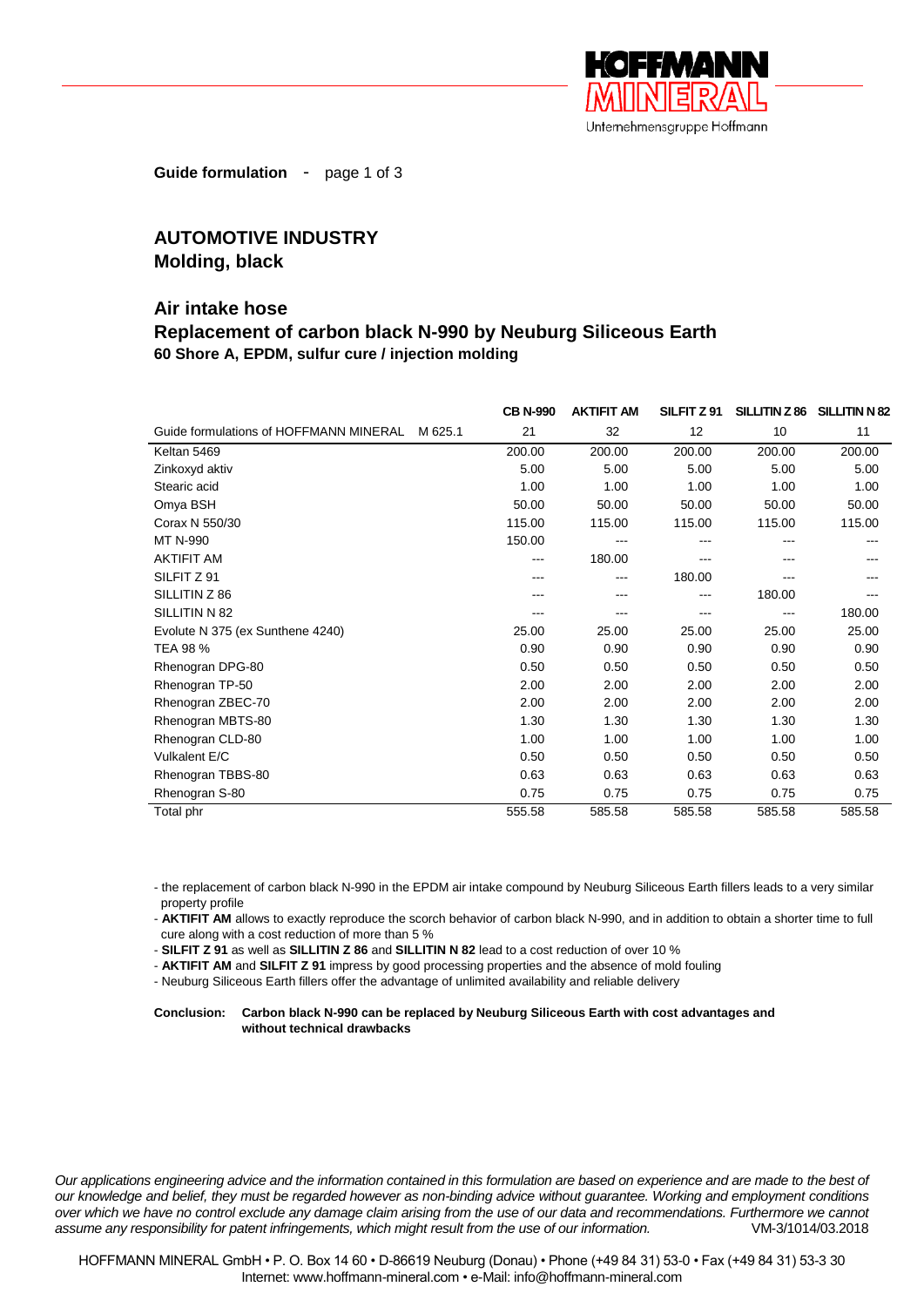

## **Guide formulation** - page 2 of 3

|                                 |                                                  |                   | <b>CB N-990</b> | <b>AKTIFIT AM</b> | SILFIT Z 91 |        | SILLITIN Z 86 SILLITIN N 82 |
|---------------------------------|--------------------------------------------------|-------------------|-----------------|-------------------|-------------|--------|-----------------------------|
|                                 |                                                  | M 625.1           | 21              | 32                | 12          | 10     | 11                          |
| <b>Mooney Viscosity</b>         |                                                  |                   |                 |                   |             |        |                             |
| ML (1+4) 100°C                  | DIN 53523, T3                                    | MU                | 80              | 69                | 81          | 78     | 78                          |
| ML (1+4) 120°C                  | DIN 53523, T3                                    | MU                | 68              | 59                | 69          | 66     | 67                          |
| <b>Mooney Scorch</b>            |                                                  |                   |                 |                   |             |        |                             |
| ML (5 MU) 120°C                 | DIN 53523, T4                                    | min               | 13              | 11                | 13.3        | 16.2   | 18.7                        |
| Rotorless curemeter, 180°C      |                                                  |                   |                 |                   |             |        |                             |
| Mmin                            | DIN 53529, T3                                    | Nm                | 0.16            | 0.13              | 0.14        | 0.14   | 0.14                        |
| Mmax                            | DIN 53529, T3                                    | Nm                | 0.66            | 0.55              | 0.54        | 0.55   | 0.54                        |
| Cure rate                       | DIN 53529, T3                                    | Nm/min            | 0.50            | 0.49              | 0.37        | 0.37   | 0.34                        |
| Time to max. cure rate          |                                                  | min               | 0.84            | 0.83              | 1.24        | 1.30   | 1.43                        |
| $t_{5}$                         | DIN 53529, T3                                    | min               | 0.42            | 0.44              | 0.61        | 0.65   | 0.72                        |
| $t_{10}$                        | DIN 53529, T3                                    | min               | 0.52            | 0.53              | 0.74        | 0.83   | 0.92                        |
| $t_{90}$                        | DIN 53529, T3                                    | min               | 3.6             | 2.9               | 3.0         | 3.9    | 4.2                         |
| <b>Physical properties</b>      |                                                  |                   |                 |                   |             |        |                             |
|                                 | Press cure 5 min (2 mm) or 10 min (6 mm) @ 180°C |                   |                 |                   |             |        |                             |
| Density                         | <b>DIN EN ISO 1183-1</b>                         | q/cm <sup>3</sup> | 1.284           | 1.397             | 1.398       | 1.396  | 1.396                       |
| <b>Hardness</b>                 | <b>DIN ISO 7619-1</b>                            | Shore A           | 62              | 61                | 61          | 60     | 61                          |
| Modulus 100 %                   | DIN 53504, S2                                    | MPa               | 2.5             | 3.0               | 2.2         | 2.2    | 2.4                         |
| Tensile strength                | DIN 53504, S2                                    | <b>MPa</b>        | 8.3             | 8.2               | 8.1         | 7.7    | 8.0                         |
| Elongation at break             | DIN 53504, S2                                    | %                 | 508             | 446               | 520         | 508    | 501                         |
| Rebound                         | <b>DIN 53512</b>                                 | %                 | 35              | 37                | 35          | 35     | 36                          |
| Compression set                 | DIN ISO 815-1, B                                 |                   |                 |                   |             |        |                             |
| 70 h @ 23°C, 25 % deflection    |                                                  | %                 | 10.2            | 9.4               | 8.1         | 10.3   | 10.8                        |
| 70 h @ 120°C, 25 % deflection   |                                                  | %                 | 52              | 60                | 59          | 61     | 62                          |
| Air aging, 168 h @ 130°C        |                                                  |                   |                 |                   |             |        |                             |
| <b>Hardness</b>                 |                                                  | Shore A           | 72              | 72                | 73          | 72     | 74                          |
| Modulus 100 %                   |                                                  | MPa               | 5.0             | 6.2               | 4.9         | 4.9    | 5.2                         |
| Tensile strength                |                                                  | <b>MPa</b>        | 9.7             | 11.0              | 8.5         | 8.3    | 9.3                         |
| Elongation at break             |                                                  | %                 | 237             | 216               | 290         | 275    | 271                         |
| Rebound                         |                                                  | %                 | 39              | 41                | 39          | 38     | 39                          |
| $\Delta$ Hardness               |                                                  | Shore A           | $+10$           | $+11$             | $+12$       | $+12$  | $+13$                       |
| $\Delta$ Modulus 100 %          |                                                  | %                 | $+99$           | $+104$            | $+120$      | $+123$ | $+121$                      |
| $\Delta$ Tensile strength       |                                                  | %                 | $+18$           | $+34$             | $+5$        | $+8$   | $+16$                       |
| $\triangle$ Elongation at break |                                                  | %, rel.           | $-53$           | $-52$             | $-44$       | -46    | -46                         |
| $\Delta$ Rebound                |                                                  | %, rel.           | $+11$           | $+11$             | $+11$       | $+9$   | $+8$                        |

*Our applications engineering advice and the information contained in this formulation are based on experience and are made to the best of our knowledge and belief, they must be regarded however as non-binding advice without guarantee. Working and employment conditions over which we have no control exclude any damage claim arising from the use of our data and recommendations. Furthermore we cannot assume any responsibility for patent infringements, which might result from the use of our information.* VM-3/1014/03.2018